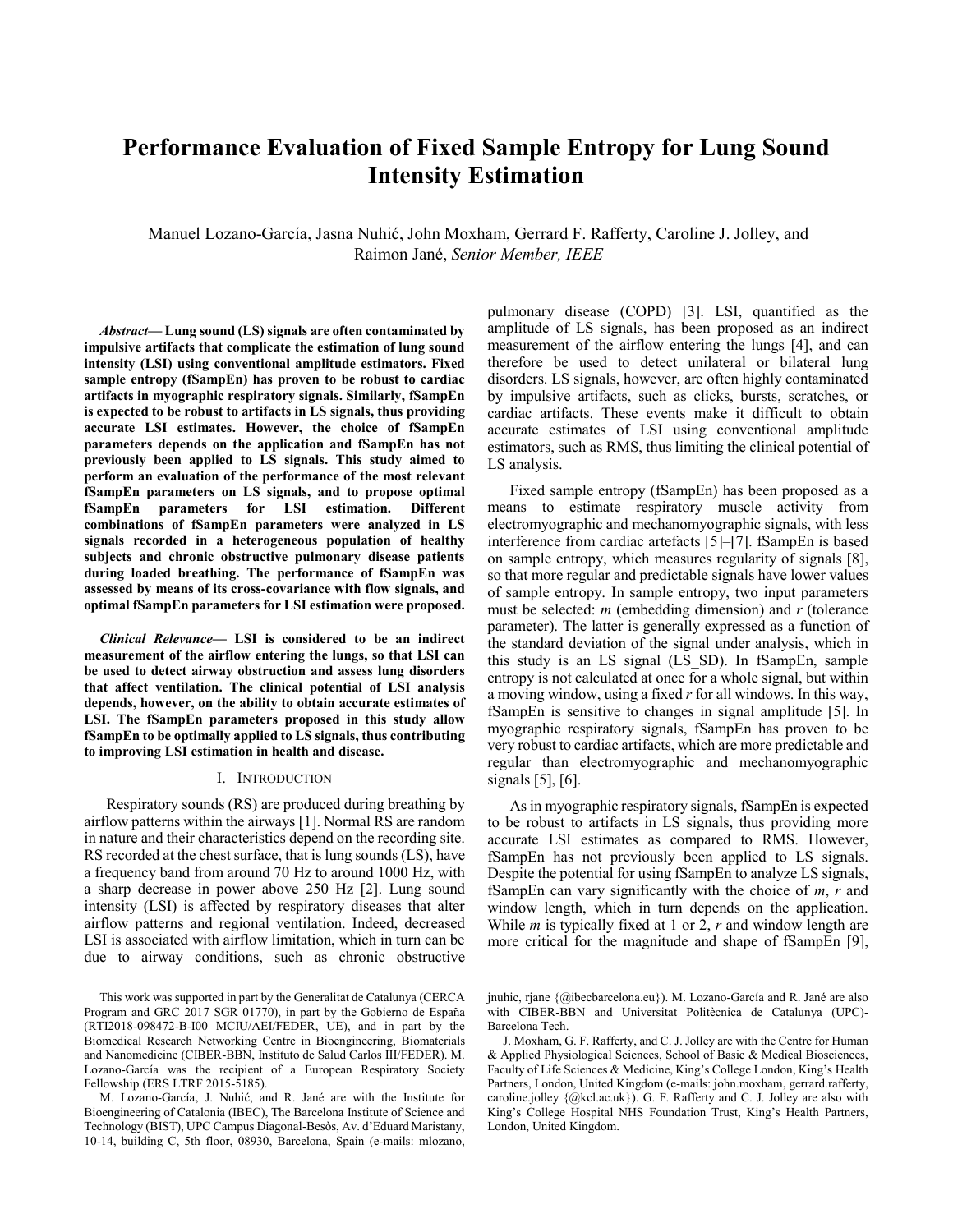[10]. Therefore, there is need for research on the performance of fSampEn in LS signals.

The aim of this study was to conduct, for the first time, an evaluation of the performance of fSampEn in LS signals, which led us to propose optimal fSampEn parameters for LSI estimation.

### II. METHODOLOGY

#### A. Study Population

LS and respiratory flow were recorded in 35 subjects, including 21 healthy subjects (11 male, age 42 (33-64) years, body mass index 23.7 (21.8-26.0) kg/m<sup>2</sup>, FEV<sub>1</sub>/FVC 80.3  $(74.4-83.1)$  %) and 14 COPD patients (9 male, age 68 (65-72) years, body mass index  $25.5$  (19.4-28.0) kg/m<sup>2</sup>, FEV<sub>1</sub>/FVC  $38.2$  (30.0-46.6) %). This study was conducted at the King's College Hospital, London, United Kingdom. The study was approved by the NHS Health Research Authority (NRES Committee London-Dulwich 05/Q0703) and the experiments conformed to the standards of the Declaration of Helsinki. All subjects were fully informed of any risk associated with the study and provided their written consent before participation.

## **B.** Data Acquisition

LS were recorded using four piezoelectric contact microphones (TSD108, BIOPAC Systems Inc.) placed bilaterally on the skin over the posterior base (left (LL) and right  $(LR)$  and upper lobe (left  $(UL)$  and right  $(UR)$ ) of the lungs. Airflow was recorded using a pneumotachograph (4830, Hans Rudolph Inc.) connected to a differential pressure transducer (DP45, Validyne Engineering). Mouth pressure  $(P_{\rm mo})$  was measured from a side port on the pneumotachograph using a second differential pressure transducer (MP45, Validyne Engineering). LS signals were amplified by 100 before acquisition (CED 1902, Cambridge Electronic Design Limited). All signals were acquired using a 16-bit analogueto-digital converter (PowerLab 16/35, ADInstruments Ltd.) at 100 Hz (flow and  $P_{\text{mo}}$ ) and 10 000 Hz (LS). After acquisition, LS signals were resampled at 4000 Hz, band-pass filtered between 70 Hz and 1950 Hz, and filtered with a comb notching filter to remove the power line interference at 50 Hz and all its harmonics.

A maximal static inspiratory pressure (PImax) maneuver [11] was performed initially, sitting upright with a noseclip in place, and repeated several times to ensure maximal volitional effort. All subjects performed then an inspiratory threshold

loading protocol at five inspiratory threshold loads set at 12%  $(L1)$ , 24%  $(L2)$ , 36%  $(L3)$ , 48%  $(L4)$ , and 60%  $(L5)$  of the subject's PImax. Inspiratory threshold loads were generated using an electronic inspiratory muscle trainer (POWERbreather K5; POWERbreathe International Ltd.) attached to the distal end of the pneumotachograph. Subjects were seated and breathed through the pneumotachograph via a mouthpiece with a noseclip in place. Baseline measurements were recorded during a minimum of 2 minutes of quiet resting breathing  $(L0)$ , following which the POWER breathe was attached to the pneumotachograph and the loads were imposed. Each load consisted of 30 breaths followed by a resting period to allow all respiratory measures to return to baseline.

#### C. Data Analysis

All signals were segmented into inspiratory and expiratory segments by means of a zero-crossing detector on the  $P_{\text{mo}}$ signal. Since LS are much louder during inspiration than during expiration, only inspiratory segments were analyzed in this study.

Cycle selection: 60 inspiratory segments per subject were selected as follows:

- The following parameters were calculated for all inspiratory segments: inspiratory time  $(Ti)$ , inspiratory volume  $(Vi)$ , peak flow  $(Fp)$ , and maximum absolute value of the corresponding four LS signals (S1-S4). Then, the median parameters of all inspiratory segments within each load Li were calculated.
- The absolute differences  $(d_{Ti}, d_{Vi}, d_{Fp}, d_{SI} d_{S4})$  between all seven parameters and its corresponding median values were calculated for all inspiratory segments. For each inspiratory segment, all the absolute differences were normalized to their maximum values within the corresponding load.
- The absolute differences of each inspiratory segment were averaged as in  $(1)$ .

$$
d_{Glob} = (4d_{Ti} + 4d_{Vi} + 4d_{Fp} + d_{SI} + d_{S2} + d_{S3} + d_{S4})/16
$$
 (1)

The 10 inspiratory segments with the lowest  $d_{Glob}$  were selected for each load Li.

*Global LS SD calculation:* In order to use fSampEn as an LSI estimator, fSampEn time-series of different LS signals should be comparable, and therefore must be calculated using



Figure 1. Flow and LS signals recorded during the inspiratory threshold loading protocol in a healthy subject (left) and a COPD patient (right). Two respiratory cycles are shown for quiet breathing and threshold loading. Negative flow values correspond to inspiratory phases.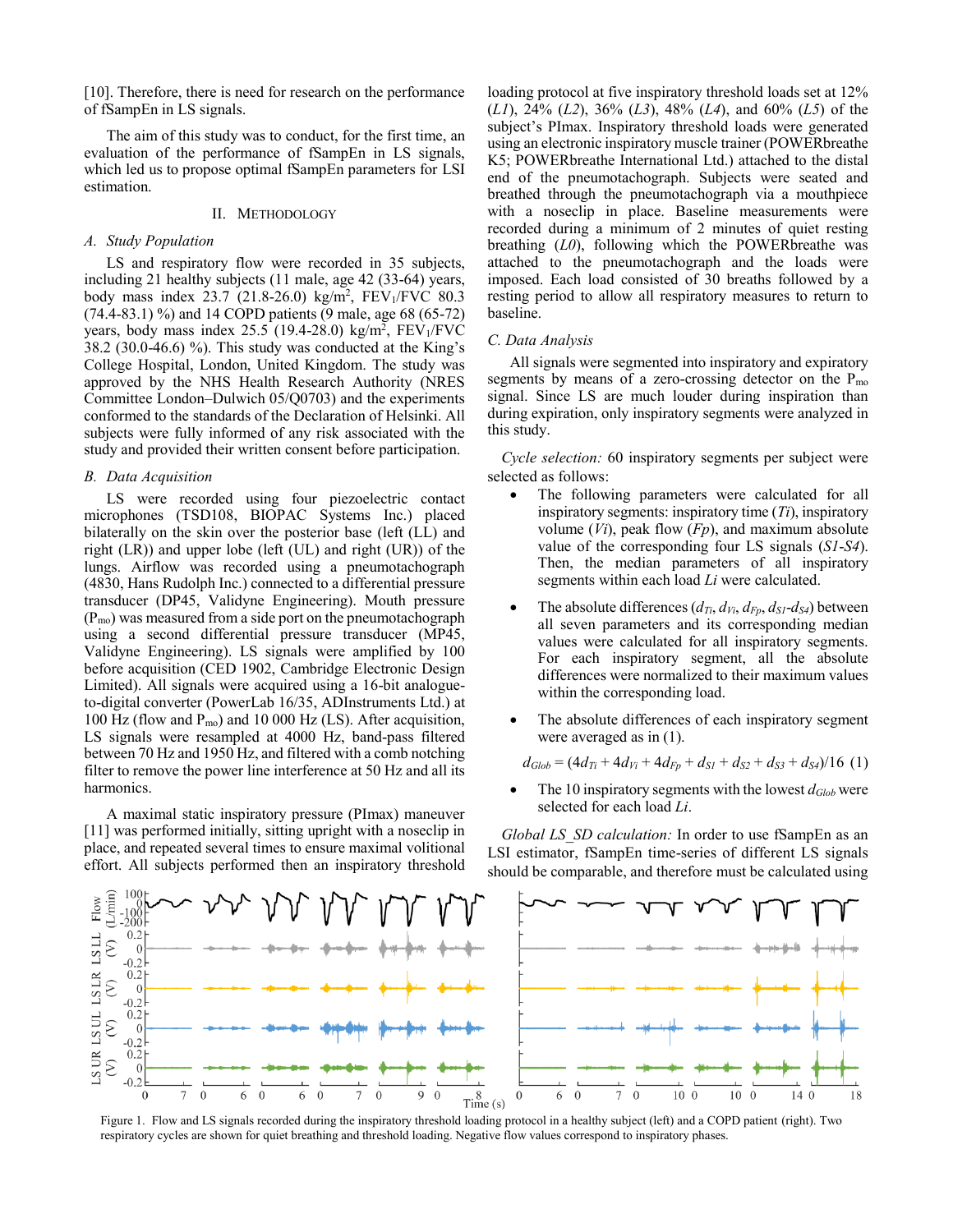the same fSampEn parameters. Since  $r$  is dependent on the LS SD of the LS signal analyzed, a unique global LS SD of the four LS signals acquired at the different loads and in all subjects is required to calculate a unique global  $r$  value. Firstly, LS SD values were calculated individually for the 60 inspiratory segments and the four LS signals of each subject. Then, LS SD values of all subjects were averaged to obtain a unique global LS SD.

fSampEn calculation and evaluation: fSampEn time-series of a subject's four LS signals acquired during resting breathing and the inspiratory threshold loading protocol were calculated using  $m$  equal to 2, window length ranging from 0.05 s to 0.5 s in increments of 0.05 s, and tolerance set as  $r$ times the unique global LS SD, with  $r$  ranging from 0.05 to 0.6 in increments of 0.05. A 90% overlap between adjacent windows was used. As a result, a total of 2880 fSampEn timeseries were calculated for each subject. To make this feasible, fSampEn time-series were calculated on a subset of 5 healthy subjects and 5 COPD patients randomly chosen from the study population. Similarity between fSampEn time-series and flow signals was assessed as the maximum crosscovariance,  $c_{max}$ , of the inspiratory segments of fSampEn time-series and flow signals.

#### III. RESULTS

Fig. 1 shows representative recordings from a healthy subject and a COPD patient. As observed, the four LS signals of each patient are very similar, and inspiratory LS are higher than expiratory LS.

#### A. LS SD Analysis

LS\_SD values are shown in Fig. 2, for each threshold load and the four LS signals of both healthy subjects and COPD patients. Inter-load variability of LS\_SD values was very clear, since airflow increased with increasing load, and therefore so did LS. However, LS SD increased less in patients than in healthy subjects. In any case, LS SD values of all four LS signals were very similar within each load.

A unique global LS SD value of 0.0085 was calculated by averaging all LS SD values shown in Fig. 2. This global LS SD value was used as a fixed reference for the r parameter in the calculation of fSampEn time-series.



| <b>Subject</b>    | L0   | L1   | L <sub>2</sub> | L <sub>3</sub> | L <sub>4</sub> | L5   |
|-------------------|------|------|----------------|----------------|----------------|------|
| Healthy 1         | 0.42 | 0.83 | 0.70           | 0.93           | 0.89           | 0.93 |
| Healthy 2         | 0.56 | 0.63 | 0.73           | 0.83           | 0.87           | 0.89 |
| Healthy 3         | 0.35 | 0.51 | 0.87           | 0.86           | 0.85           | 0.85 |
| Healthy 4         | 0.67 | 0.67 | 0.75           | 0.83           | 0.93           | 0.91 |
| Healthy 5         | 0.46 | 0.76 | 0.79           | 0.90           | 0.90           | 0.92 |
| COPD <sub>1</sub> | 0.29 | 0.37 | 0.53           | 0.59           | 0.71           | 0.68 |
| COPD <sub>2</sub> | 0.21 | 0.48 | 0.69           | 0.88           | 0.93           | 0.91 |
| COPD <sub>3</sub> | 0.36 | 0.83 | 0.84           | 0.94           | 0.85           | 0.83 |
| COPD <sub>4</sub> | 0.45 | 0.32 | 0.55           | 0.89           | 0.62           | 0.70 |
| COPD <sub>5</sub> | 0.76 | 0.37 | 0.48           | 0.51           | 0.78           | 0.76 |
| All               | 0.44 | 0.56 | 0.68           | 0.81           | 0.82           | 0.83 |

#### **B.** Performance of fSampEn

Table I shows the  $c_{max}$  values averaged over all LS signals for each subject in each threshold load. In general,  $c_{max}$ increased with increasing threshold load.

Fig. 3 shows the  $c_{max}$  values averaged over all threshold loads, all LS signals and both healthy subjects and COPD patients. The highest  $c_{max}$  value (0.68) was obtained for a window length of 0.35 s and r equal to 0.2.

#### IV. DISCUSSION AND CONCLUSIONS

In this study, we have conducted an evaluation of the performance of fSampEn, for the first time, for LSI estimation, which led us to propose the following optimal fSampEn parameters adapted to LS signals: 0.35 s moving window with 0.3 s overlap, m equal to 2, and r equal to 0.2 x 0.0085.

Estimating LSI using conventional amplitude estimators is difficult due to the high presence of impulsive noise in LS signals. Previous studies have proposed the use of Shannon entropy in a moving window as a means to analyze tracheal RS signals, for breath-phase onset estimation [12], [13], apnea detection [14], or flow estimation [15]. Shannon entropy, however, uses the probabilities of occurrence of the data analyzed, which must be calculated in advance. Contrarily, fSampEn can be directly applied to the data without the need for any prior calculations, while also being very stable to large outliers or artifacts. Although fSampEn has been previously used in acoustic breathing signals for appea detection [16], its use as an estimator of LSI is unexplored.



Figure 2. Median and interquartile range of the LS\_SD of the four LS signals recorded in healthy subjects (top) and COPD patients (bottom) during quiet breathing and threshold loading.



Figure 3. Similarity  $(c_{max})$  between inspiratory segments of flow signals and fSampEn time-series of the four LS signals recorded in healthy subjects and COPD patients during quiet breathing and threshold loading. The black dot corresponds to the highest  $c_{max}$ .